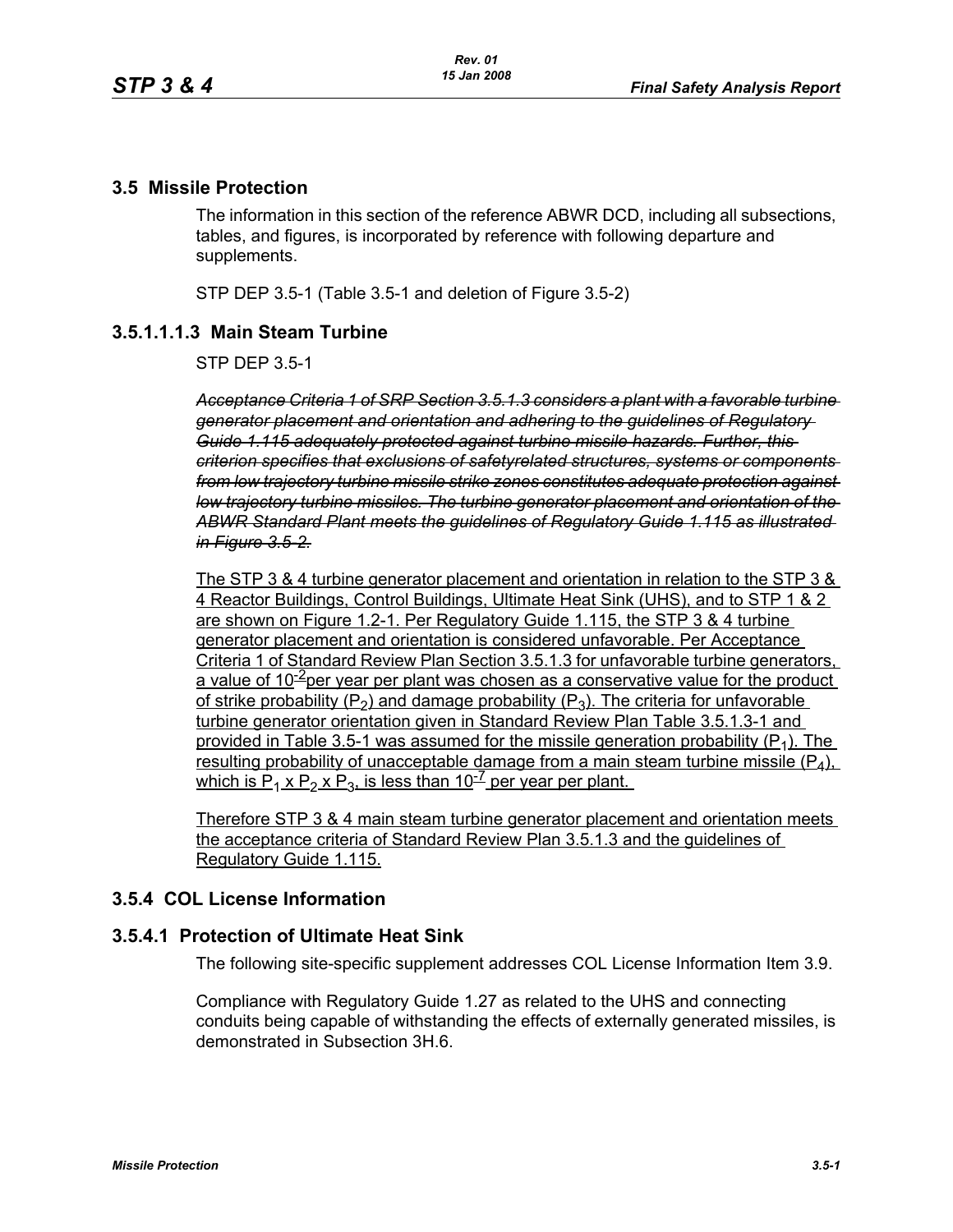# **3.5.4.2 Missiles Generated by Other Natural Phenomena**

The following site-specific supplement addresses COL License Information Item 3.10.

The only missiles generated by natural phenomena that have been identified, are those generated by tornados and hurricanes. Of tornado and hurricane missiles, tornado missiles govern the design of safety-related structures, systems, and components. The reference ABWR DCD tornado wind speeds (300 mph) exceed those specified in Regulatory Guide 1.76, Rev 1 for this site and exceed the design basis wind speed for this site. Therefore all missiles generated by other natural phenomena are bounded by the reference ABWR DCD tornado missiles specified in Subsection 3.5.1.4.

## **3.5.4.3 Site Proximity Missiles and Aircraft Hazards**

The following site-specific supplement addresses COL License Information Item 3.11.

No site proximity missiles or aircraft hazards were identified for this site. For details see Subsection 2.2S.2.8 2.2S.2.7.2.

#### **3.5.4.4 Impact of Failure of Out of ABWR Standard Plant Scope Non-Safety-Related Structures, Systems, and Components due to a Design Basis Tornado**

The following site-specific supplement addresses COL License Information Item 3.12.

In general, safety-related SSCs are protected from tornado missiles by being either underground or housed in a tornado missile proof structure. The design criteria for systems and components (not housed in tornado structures) are as follows: Such plant SSCs are analyzed for the design basis tornado missile to ensure that their failure will not affect the ability of safety-related SSCs from performing their intended safety functions.

# **3.5.4.5 Turbine System Maintenance Program**

The following site-specific supplement addresses COL License Information Item 3.13.

A turbine system maintenance program will be made available for NRC review prior to fuel load that includes a probability calculation of turbine missile generation and shows that the turbine meets the minimum requirements as given in Table 3.5-1. (COM 3.5-1)

#### **3.5.4.6 Maintenance Equipment Missile Prevention Inside Containment**

The following site-specific supplement addresses COL License Information Item 3.14.

Procedures ensure that maintenance equipment inside containment, such as hoists, will either be removed prior to operation, moved to a location where they are not a potential hazard to safety-related equipment, or seismically restrained to prevent them from becoming a missile.

 $\mathbf{I}$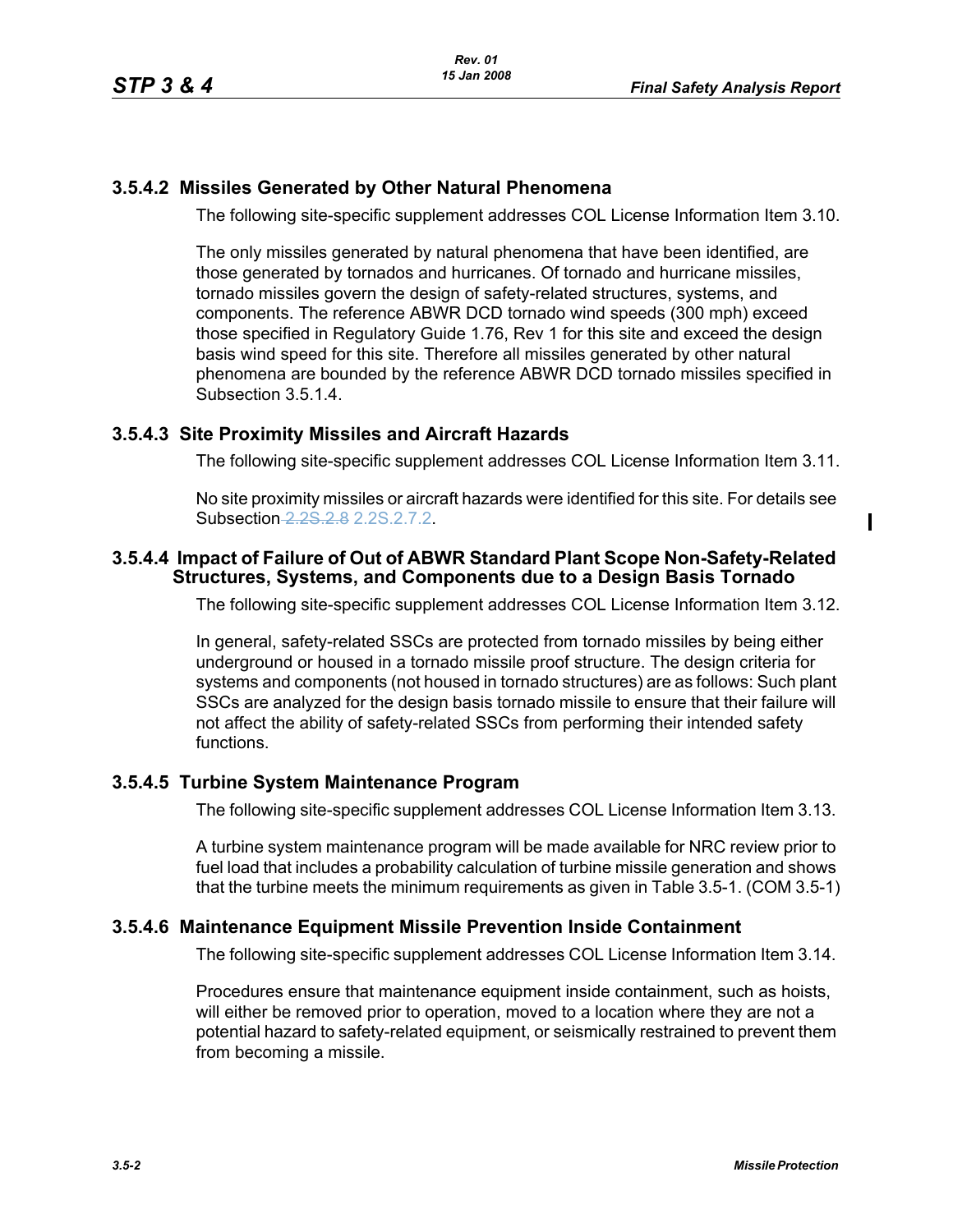#### **3.5.4.7 Failure of Structures, Systems, and Components Outside ABWR Standard Plant Scope**

The following site-specific supplement addresses COL License Information Item 3.15.

Non-tornado resistant structures are constructed from materials such as reinforced concrete block, and/or structural steel with metal siding and roof deck. Potential missiles or debris from these materials, resulting from failure of structure or from items blown off, when subjected to winds of tornado intensity, would not generate missiles more severe than the design basis tornado missiles defined in Subsection 3.5.1.4 (Reference 3.5-10).

## **3.5.5 References**

The following site-specific supplement addresses COL License Information Item 3.15.

3.5-10 "Rationale for Wind-borne Missile Criteria for DOE Facilities," J.R. McDonald, Sept. 1999